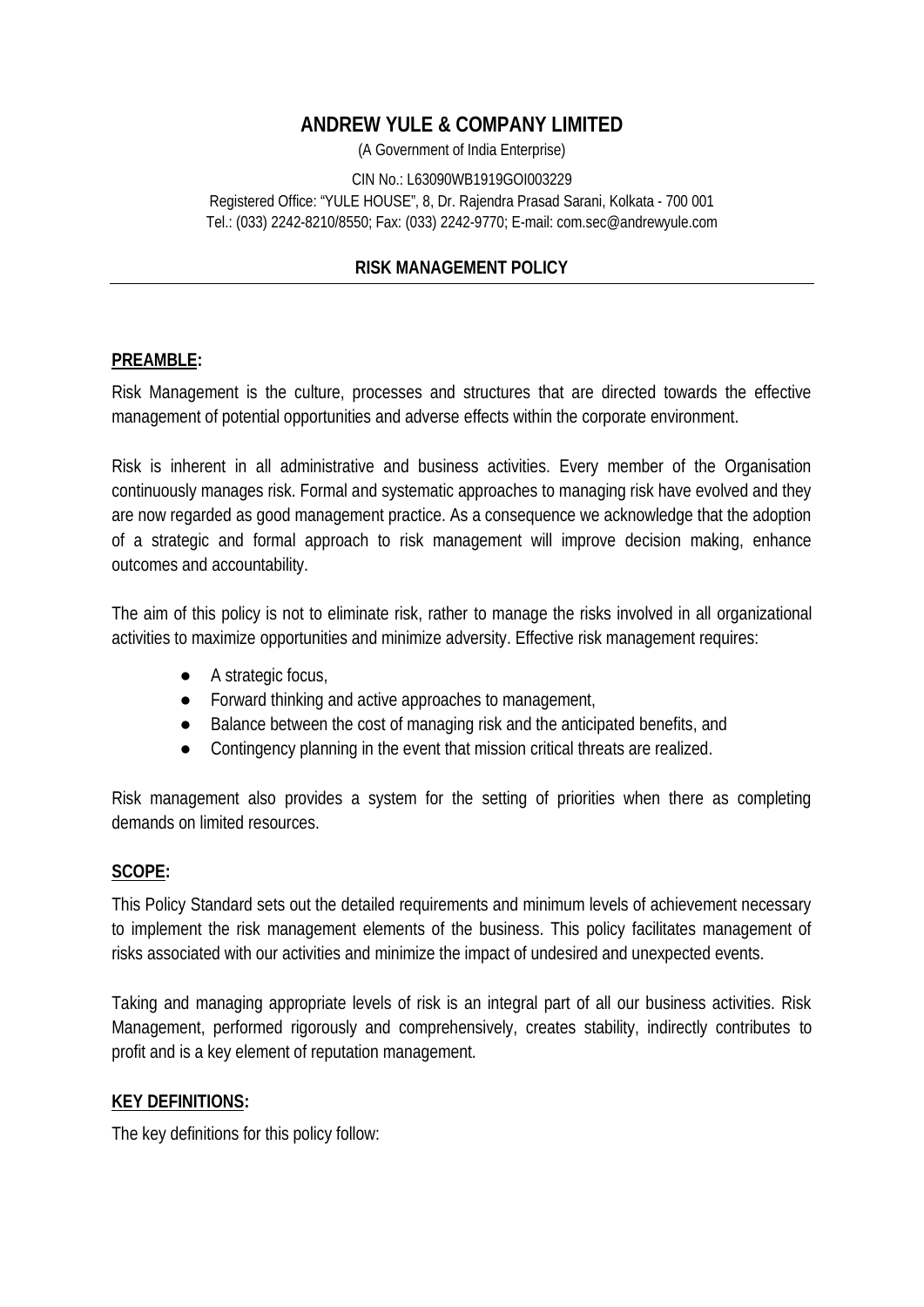### **Risk**

The chance of something happening that will have an impact on the achievement of the Organisation's objectives. Risk is measured in terms of consequences and likelihood.

### **Risk Assessment**

The systematic process of identifying and analysing risks.

## **Risk Management**

The systematic way of protecting business resources and income against losses so that the objectives of the Group can be achieved without unnecessary interruption.

### **Risk ManagementProcess**

The systematic application of management policies, procedures and practices to the tasks of establishing the context, identifying, analyzing, evaluating, treating, monitoring and communicating risk.

### **RISK FACTORS:**

The objectives of the Company are subject to risks that are external and internal as enumerated below:

| <b>External Risk Factors</b>                      | <b>Internal Risk Factors</b>          |
|---------------------------------------------------|---------------------------------------|
| <b>Economic Environment and Market conditions</b> | <b>Financial Reporting Risks</b>      |
| <b>Fluctuations in Foreign Exchange</b>           | <b>Contractual Compliance</b>         |
| <b>Political Environment</b>                      | Compliance with Local laws            |
| Competition                                       | <b>Quality and Project Management</b> |
| <b>Revenue Concentration</b>                      | <b>Environmental Management</b>       |
| Inflation and Cost Structure                      | Human Resource Management             |
| <b>Technology Obsolescence</b>                    | Culture and values                    |

### **POLICY STATEMENT:**

We will maintain procedures to provide the Organisation with a systematic view of the risks faced in the course of our administrative and business activities. This will require the Organization to:

> **Establish a context**. This is a strategic, organizational and risk management context against which the rest of the risk management process in the Organisation will take place. Criteria against which risk will be evaluated should be established and the structure of the risk analysis defined.

> **Identify Risks**. This is the identification of what, why and how events arise as the basis for further analysis.

> **Analyse Risks**. This is the determination of existing controls and the analysis of risks in terms of the consequence and likelihood in the context of those controls. The analysis should consider the range of potential consequences and how likely those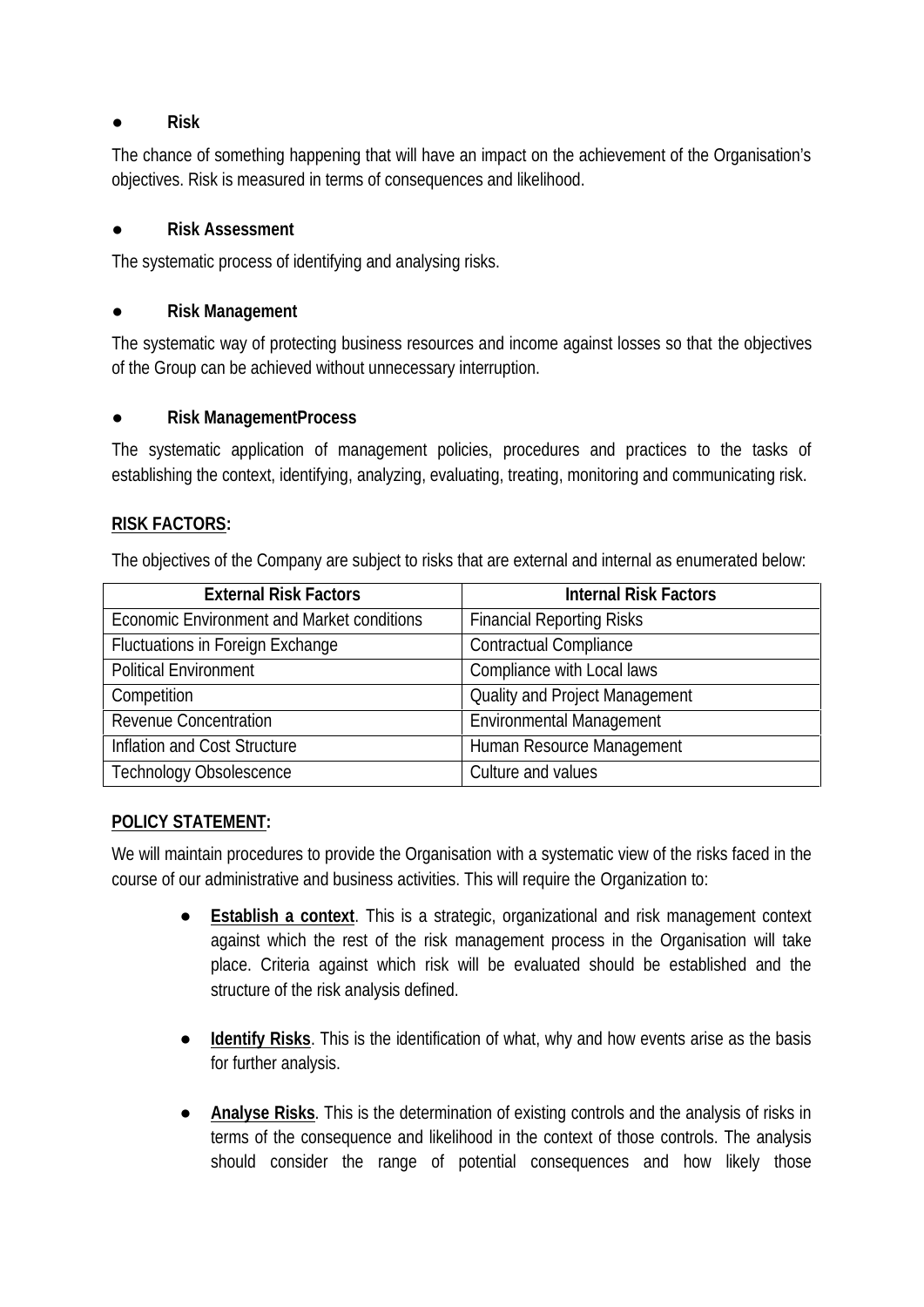consequences are to occur. Consequence and likelihood are combined to produce an estimated level of risk.

**Evaluate Risks**. This is a comparison of estimated risk levels against pre- established criteria. This enables risks to be ranked and prioritized.

**Treat Risks**. For higher priority risks, the Organisation is required to develop and implement specific risky management plans including funding considerations. Lower priority risks may be accepted and monitored.

**Monitor and Review**. This is the oversight and review of the risk management system and any changes that might effect it. Monitoring and reviewing occurs concurrently throughout the risk management process.

**Communication and Consultation**. Appropriate communication and consultation with internal and external stakeholders should occur at each stage of the risk management process as well as on the process as a whole.

Schematically, the risk management process is depicted in the following diagram:



### **RESPONSIBILITY FOR RISK MANAGEMENT:**

## **General**

Every staff member of the Organisation is responsible for the effective management of risk including the identification of potential risks. Management is responsible for the development of risk mitigation plans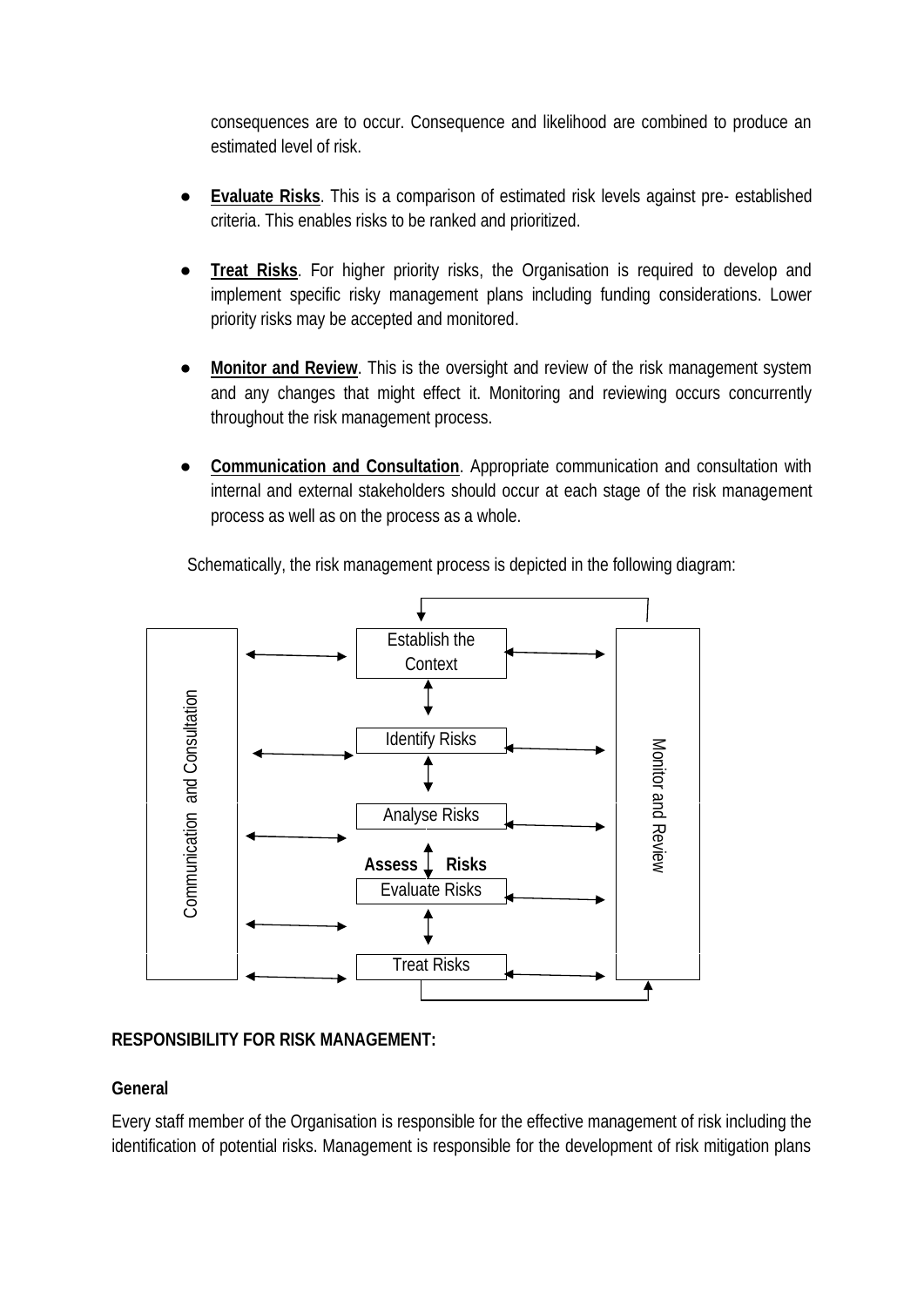and the implementation of risk reduction strategies. Risk management processes should be integrated with other planning processes and management activities.

There is legislation in place for the management of specific risks such as Occupational Health and Safety, Equal Opportunity. The Risk Management policy does not relieve the Organisation's responsibility to comply with other legislation. Training and facilitation will, in the first instance, be the responsibility of the Office of Internal Audit/Risk Manager in conjunction with the Office of Human Resources.

### **Chairman/Directors**

The Chairman/Directors are accountable for ensuring that a risk management system is established, implemented and maintained in accord with this policy. Assignment of responsibilities in relation to risk management is the prerogative of the Chairman/Managing Director.

### **Senior Executives**

Senior Executives are accountable for strategic risk management within areas under their control including the devolution of the risk management process to operational managers. Collectively the Senior Executives are responsible for:

The formal identification of strategic risks that impact upon the Organization's mission; Allocation of priorities;

The development of strategic risk management plans; and

Senior Executives will review progress against agreed risk management plans and will communicate this to the Board of Directors.

**General Managers, Senior Managers and Operation Heads – Locations:**

General Managers, Senior Managers and Operation Heads – Locations are accountable to the Chairman/Director for:

Implementation of this policy within their respective areas of responsibility; Annual reporting on the status of the risk register, insofar as it impacts on their respective responsibilities, as part of the annual planning and review cycle;

Ongoing maintenance of the risk register insofar as if impacts on their respective responsibilities; and

Ensuring compliance with risk assessment procedures.

**Chief Financial Officer and Accounting & Finance Head**

In addition to the functions as an Office Head, this officer will be accountable for the Organisation financial stability and will ensure that a risk management plan is completed for each commercial venture. Advise will be sought, as required from the Director/ Internal Audit/Risk Manager on risk management issues in relation to these matters.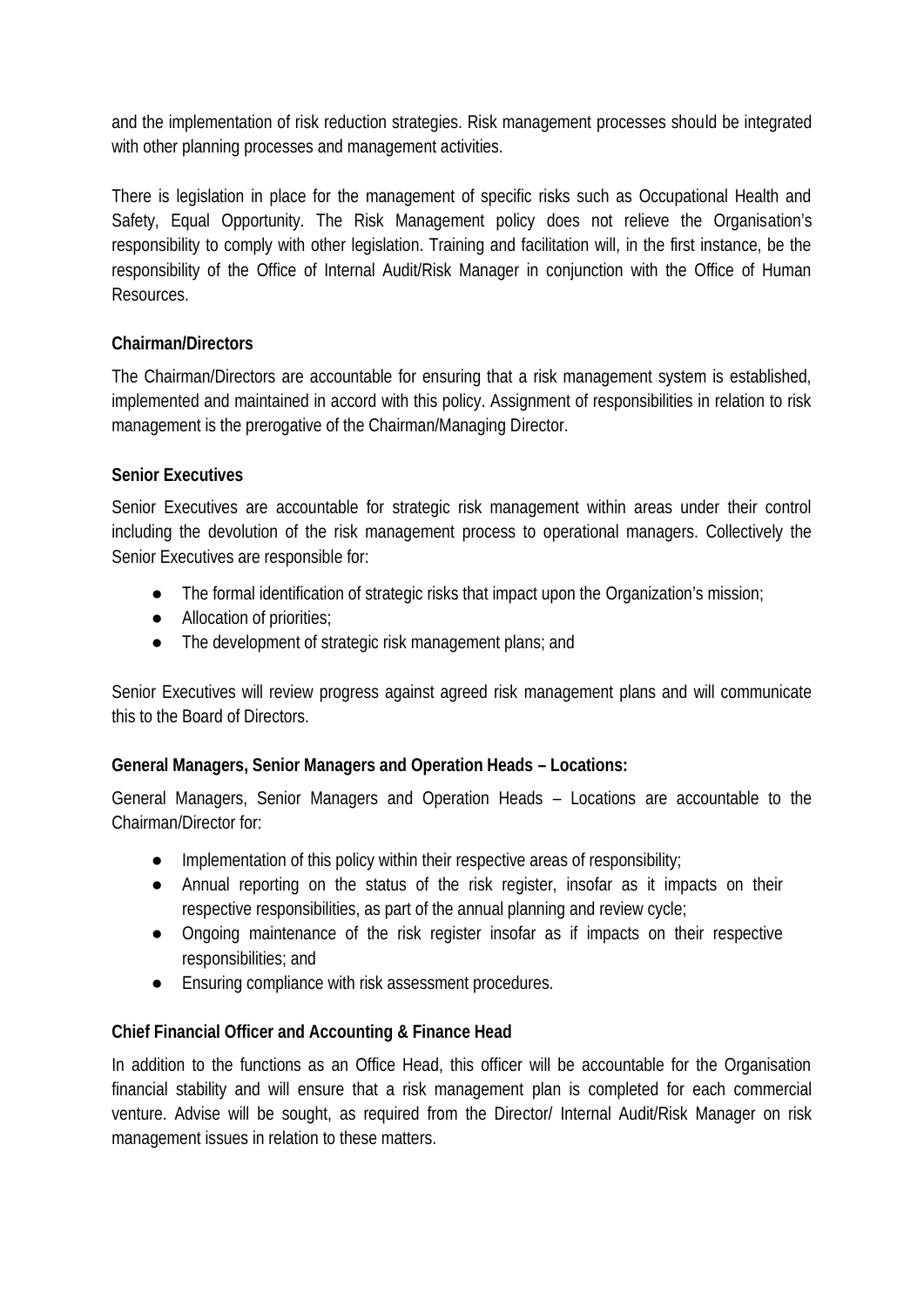### **Human Resources – Head**

In addition to the functions as an Office Head, this officer will remain accountable for the occupational health and safety and workers compensation portfolio, procedures and administration. Advice will be sought, as required, from the Director/ Internal Audit/Risk Manager on risk management issues in relation to these matters.

## **Internal Audit/Risk Manager**

The Internal Audit/Risk Manager will be accountable for the implementation of the policy in key areas of the Organisation, maintaining a programmer for risk reassessment and a Risk Registers for the Organisation. Key areas will flow from the risk management plan developed by Senior Executives. The Internal Audit/Risk Manager will provide advice to the relevant Directors on risk management matters pertaining to the Organisations' financial stability and to occupational health and safety and workers' compensation issues.

### **RISK MANAGEMENT COMMITTEE:**

| Sr. No. | Designation                  | <b>Committee Position</b> |
|---------|------------------------------|---------------------------|
|         | Chairman & Managing Director | Chairman                  |
| 2.      | Director (Planning)          | Member                    |
| 3.      | Director (Finance)           | Member                    |
| 4.      | Director (Personnel)         | Member                    |

Risk Management Committee constitutes the following members:

### **Aim**

The aims of our Risk Management Committee are to:

- Promote employee, stakeholder, and public safety;
- Protect personnel, assets and intellectual property;
- Encourage better quality service delivery;
- Minimize loss and insurance costs; and
- Improve contingency planning for dealing with risks and their impact.

## **Principles**

Operating principles that support this Risk Management Committee are summarized below:

We will actively:

- identify and rank all strategic risks;
- ensure risk management becomes part of day-to-day management;
- provide staff with the policies and procedures necessary to manage risks;
- ensure staff are aware of risks and how to manage them; and
- monitor our strategic risk profile and implement a continuous improvement approach to risk management.